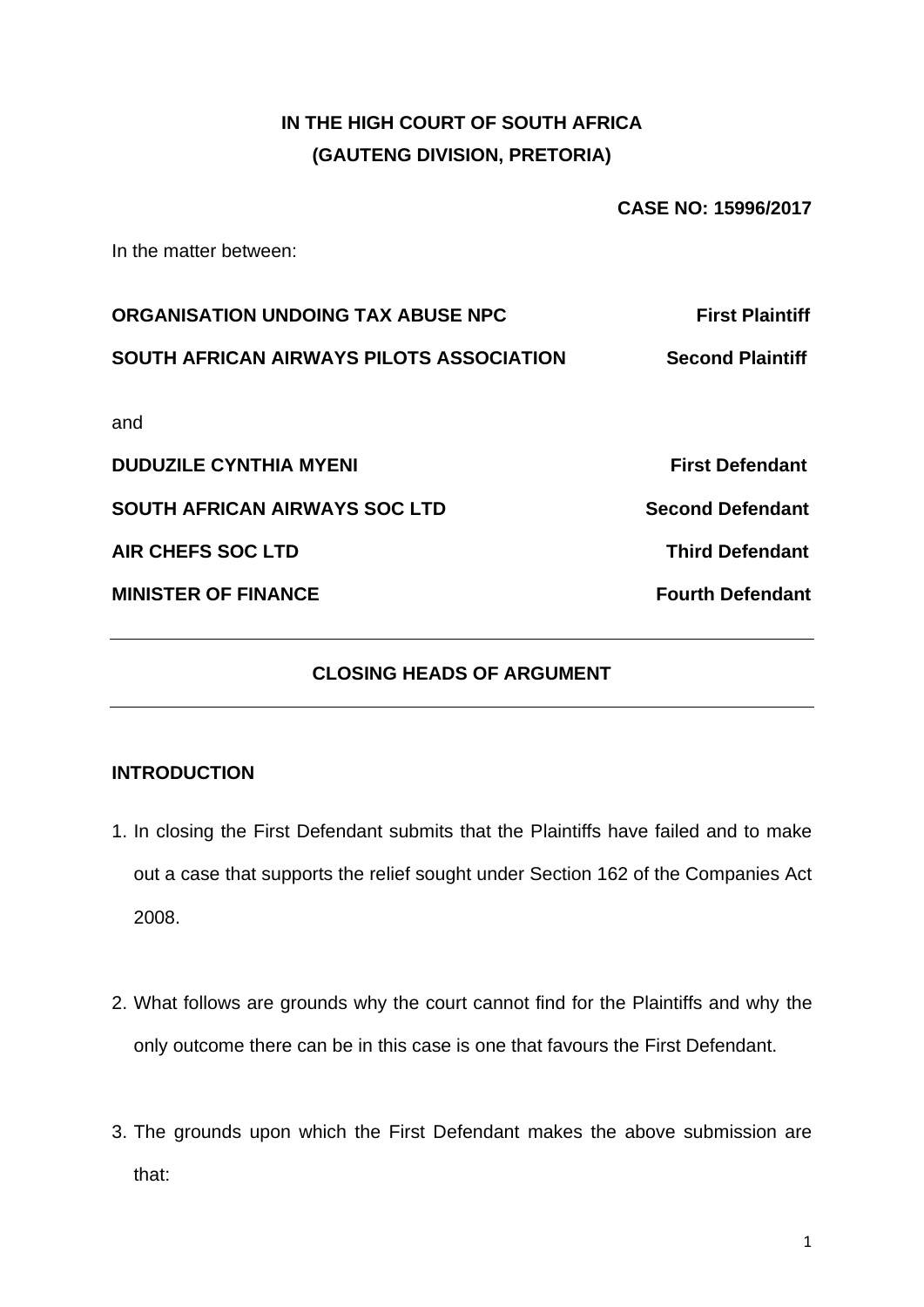- 3.1.The evidence led by the Plaintiffs does not support the allegations pleaded by the plaintiffs in their particulars of claim.
- 3.2.The evidence led by the Plaintiffs on the Emirates MOU failed to prove the crucial allegation that was made in founding their cause of action, i.e. that Ms. Myeni acted on the instructions of the former president. They further failed to challenge the version of the First Defendant during cross examination on that particular crucial aspect of allegations.
- 3.3.The evidence led on the Airbus Swap transaction does not support the pleaded case on the papers.
- 3.4.The pleaded allegations on the alleged Section 54 amendment have been proven by the evidence to based on the incorrect premises.
- 3.5.In totality, the evidence led if proven and accepted by the court, does not fall into the legislated grounds for the court to make a finding of delinquency under Section 162(5) of the Companies Act 2008.
- 4. The First Defendant further submits that a finding of delinquency in the circumstances would be a violation of Section 9 of Constitution which guarantees the right to equality before the law.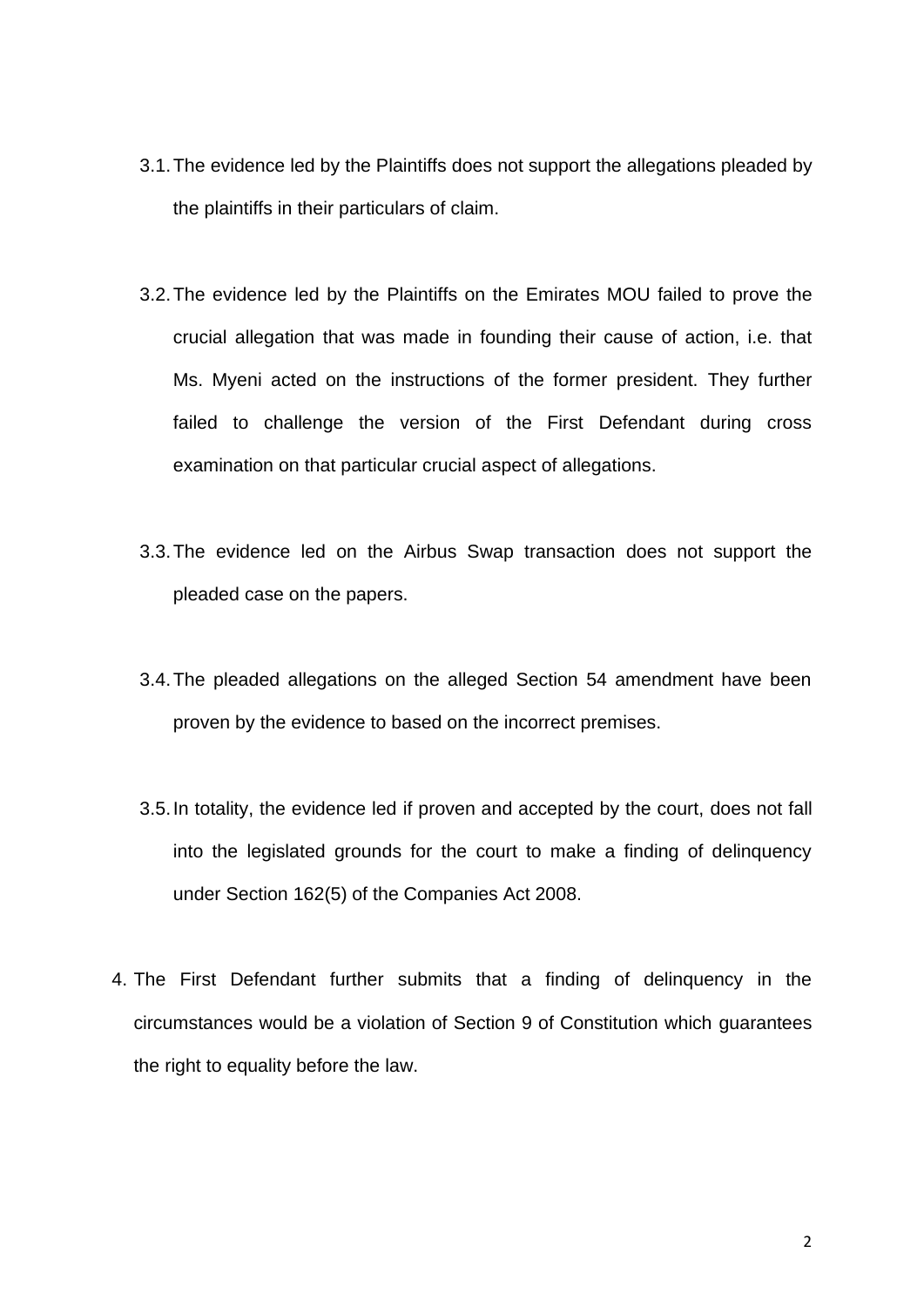- 5. The First Defendant further submits that the First Plaintiff has no standing to be granted any relief sought as they have not led any evidence that supports their claim to be acting in the public interest.
- 6. In light of the above the court is further asked to make a finding that the action brought by the Plaintiffs against the First Defendant was wholly misconceived and frivolous in that none of the evidence brought and led before court by them is competent to sustain a delinquency application as contemplated by Section 162(5) of the Companies Act.

#### **EMIRATES MOU**

- 7. The allegations made against the First Defendant about the Emirates MOU have not been proven and such failure is fatal to the Plaintiffs' case.
- 8. In particular, the Plaintiffs have failed to prove that the First Defendant acted under the instructions or influence of former President Zuma as alleged under Paragraph 85 of the particulars of claim.
- 9. The Plaintiff's entire cause of action on the Emirates allegations is anchored on the allegations made under paragraph 85 (of particulars of claim) and it thus follows that if that particular allegation has not been proven the entire ambit of the allegations and averments that follow from paragraph 86 to 89 cannot be sustained.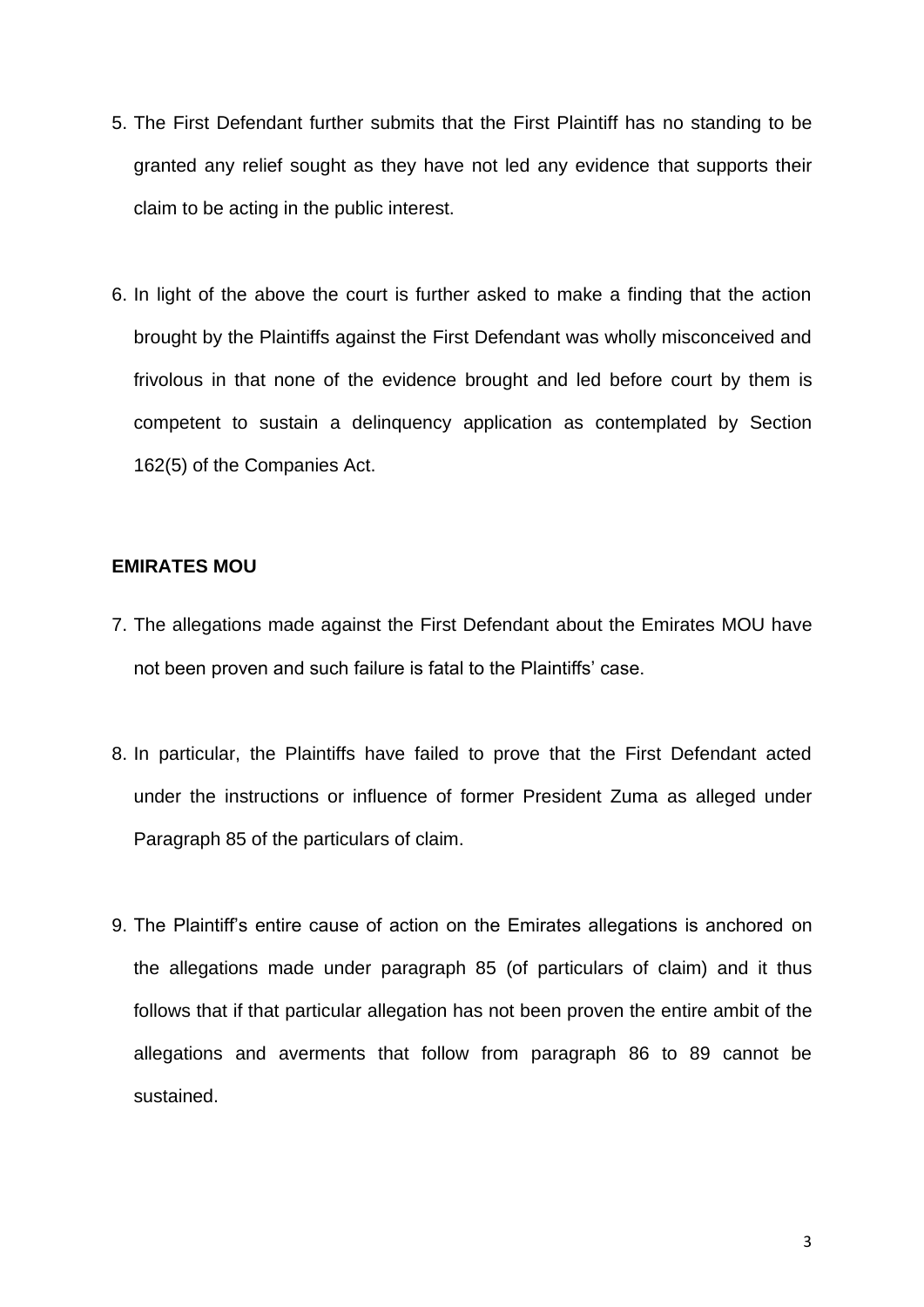- 10. The allegation made about the First Defendant having acted on the instructions of the former president cannot be deemed to proven on the grounds that:
	- 10.1. The First Defendant has consistently denied, both in the plea and evidence in chief that she uttered such words or anything to that effect to Mr Bezuidenhout.
	- 10.2. The First Defendant has consistently denied, both in the plea and evidence in chief that in the text message sent on the morning of 16 June 2015, the "We" she was referring to was in reference to her and former president.
	- 10.3. The witnesses, in particular Mr Bosc and Mr Bezuidenhout gave conflicting or inconsistent accounts of the events that unfolded on the evening of 15 June.
		- 10.3.1. Mr Bosc testified that he was present when that particular call was received by Mr. Bezuidenhout at around 11pm. He also testified that there had been an earlier call at around 6pm of a similar nature which call was not mentioned by Mr Bezuidenhout, he only testified that he only received one call.
		- 10.3.2. Mr Bezuidenhout testified that he was with Mr Meyer at time of the call and not Mr. Bosc.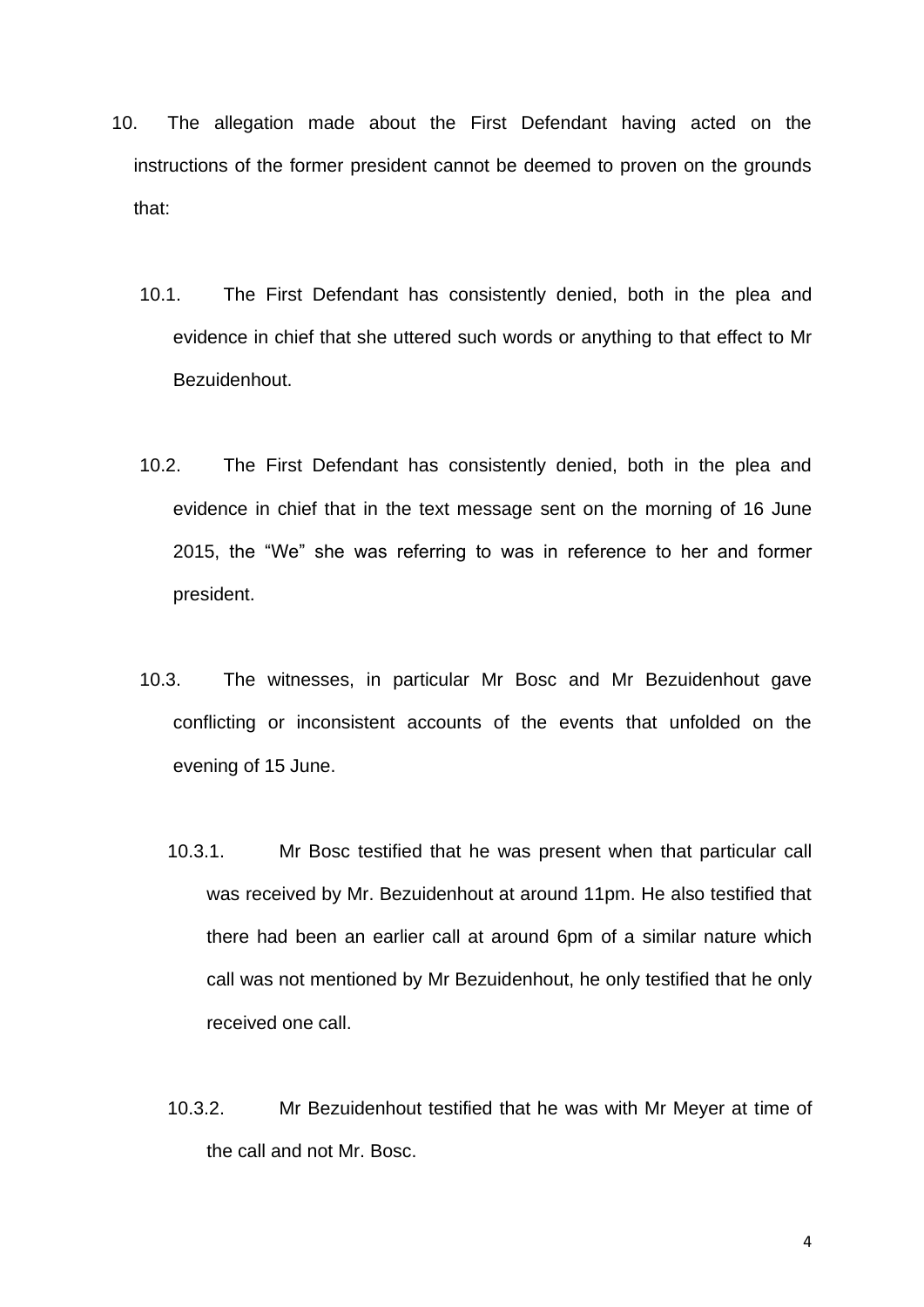- 10.3.3. Mr Meyer testified to being present when Mr Bezuidenhout received the call but stated that he never actually heard those specific words being spoken by the First Defendant when asked under cross examination.
- 11.However, two points are fatal to this particular allegation and in effect fatal to the pleaded case on the Emirates MOU:
	- 11.1. In Mr Bezuidhout's six pages long email of 20 June 2015<sup>1</sup> wherein he writes to the board giving a chronological account of the entire history of the Emirates MOU until the events in Paris; in detailing his recollection of his exchange with the First Defendant, he does not state that the First Defendant gave the alleged reasons in directing him not to sign the MOU.
		- 11.1.1. When asked why under cross examination he had no answer to this glaring omission on his part which illustrates on a balance of probabilities that the allegation is a fabrication. It is most improbable that he would not mention something as crucial as that given all the negative sentiment and resentment he was obviously towards the First Defendant at the time. It is most improbable that he would not openly state such an irregularity to the entire board to demonstrate the alleged misconduct of the First Defendant.

<sup>1</sup> Emirates Bundle, Vol 2, Page 164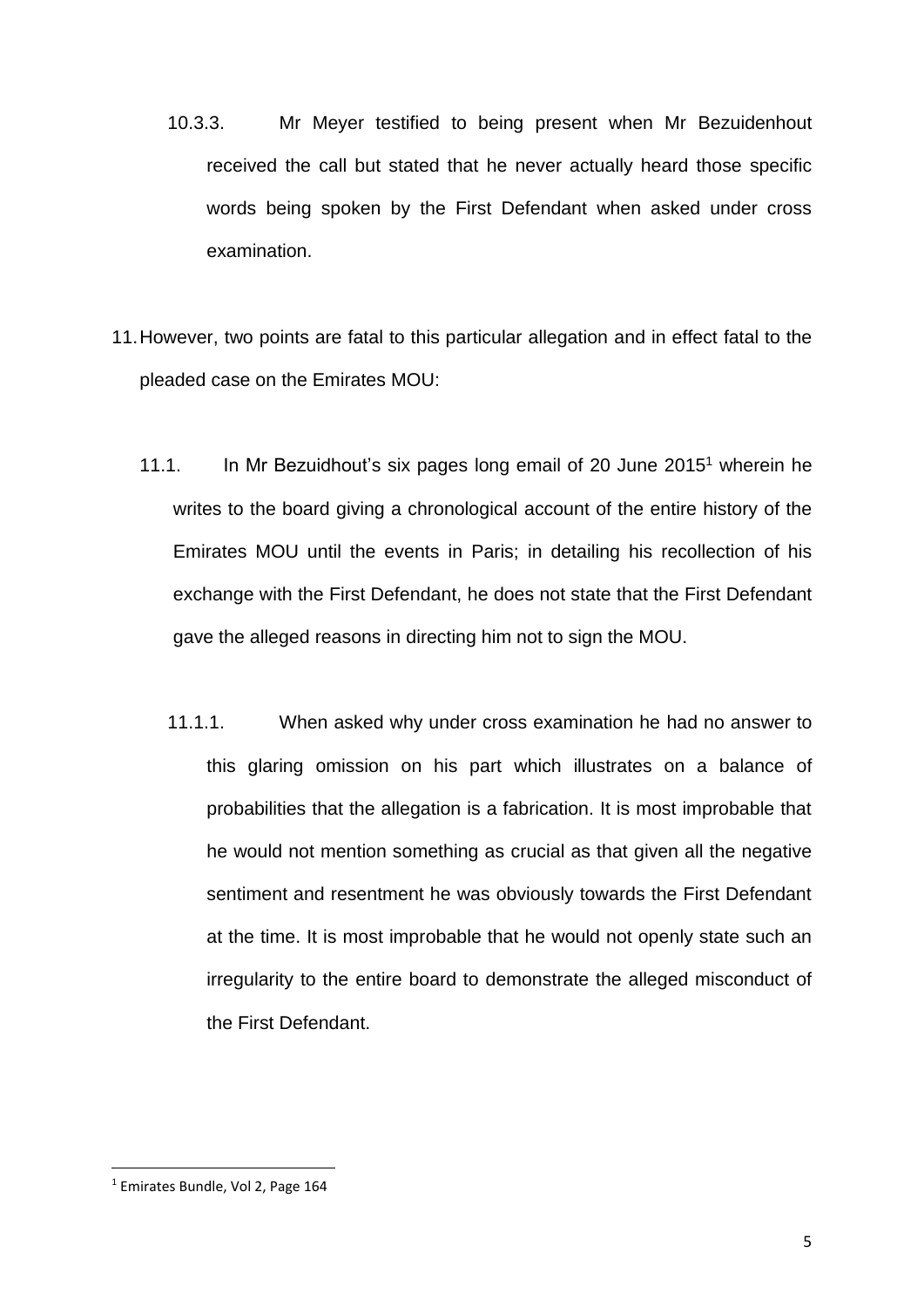- 11.1.2. Mr Bosc's reply to this email states that it is "all perfectly true and documented' but he too does not correct this glaring omission on the part of Mr Bezuidenhot. He too had no answer under cross examination as to why he does not mention this glaring and material omission if it was indeed true further lending credence to the assertion that is a subsequent fabrication created post the fact in an attempt to discredit and frame the First Defendant.
- 11.1.3. Mr Meyer also had no answer as to why he did not highlight this omission on the part of Mr Bezuidenhout given that he stated that he was present when the call was received. This too further lends credence to the assertion that the allegation is indeed a falsehood created to sustain unfounded allegations that have been made against the First Defendant.
- 12. What is most fatal to this allegation however, is the Plaintiffs' failure to challenge the version of the First Defendant under cross examination. Not a single question was put to the First Defendant about having taken instructions from the president and in the circumstance, it is trite that if a version is not challenged under cross examination it prevails.
- 13. As already stated, the failure to prove this allegation in effect collapses the entire case pleaded on Emirates. The court cannot rely on any other allegations or evidence to find otherwise as the allegation about acting on the "wishes" of the former president is pillar upon which the allegations made about the Emirates MOU are founded in the papers. All other allegations along the lines of the First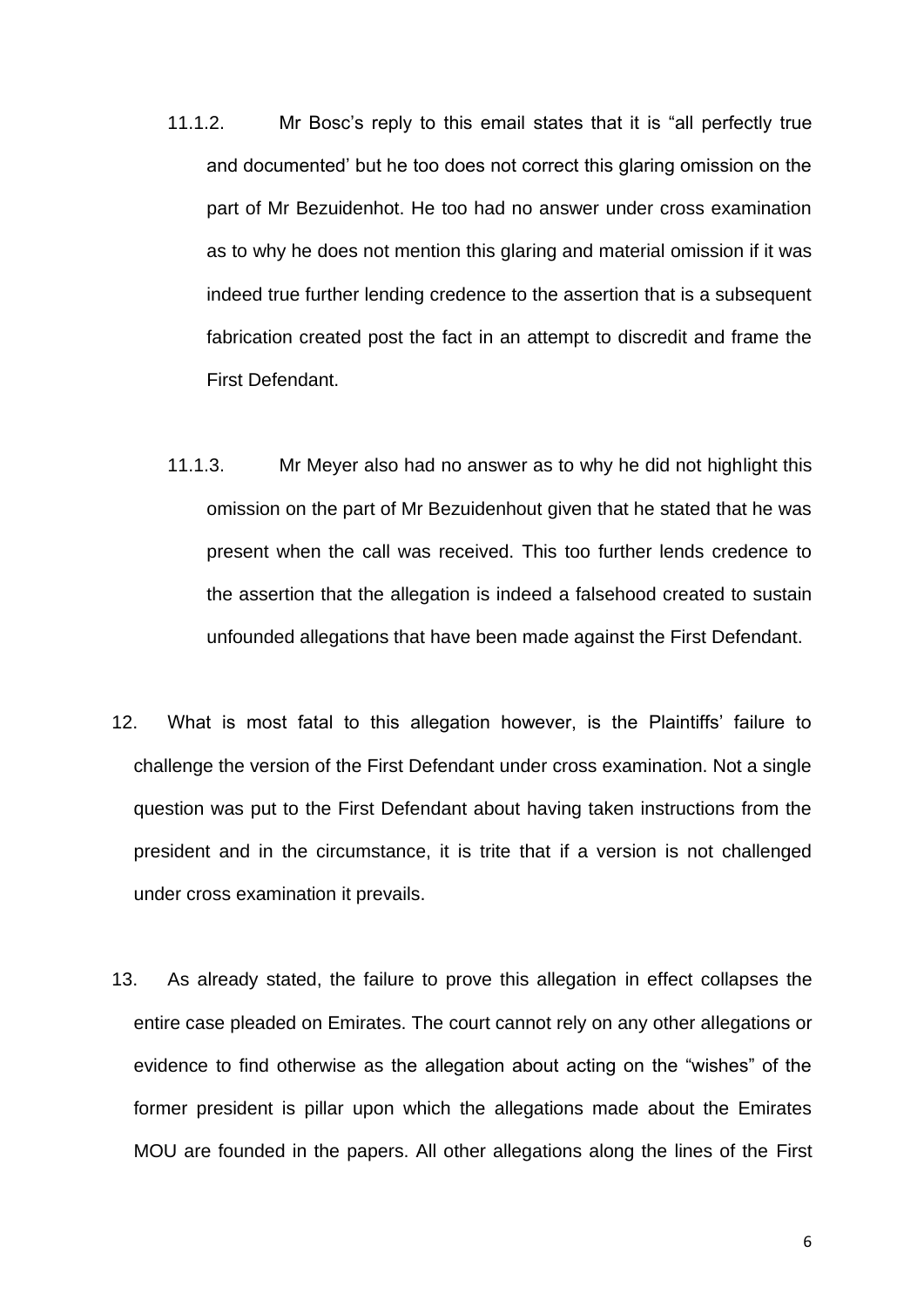Defendant having been an obstacle in signing the Emirates MOU bear no relevance or applicability as those are not pleaded by the Plaintiffs.

- 14. Further compounding the problem for the Plaintiffs is the unproven allegation made at Paragraph 80 about electronic approval of the Emirates MOU by the board read together with the allegation made at paragraph 85.2.
	- 14.1. In the email of Mr Bezuidenhout's of 20 June 2015 he states that *"he*  had board concurrence<sup>"2</sup> not electronic approval as alleged under paragraph 80 of the particulars.
	- 14.2. No evidence was produced or led on the alleged "electronic approval", instead Mr. Bezuidenhout states in his e-mail that "*On 12 June I engaged with Yakhe (Kwinana) at the supplier day, who at the time confirmed that all her questions had been substantially answered and proposed that the Board engage, even if it was over the weekend, to understand any remaining concerns that may exist from the Chair*"
	- 14.3. He goes on further to say in the following paragraph: "*Over the weekend of 13 and 14 June I attempted to gain any further input or areas of concern of concern, with Wolf further indicating his concurrence to the MOU signature."*

<sup>2</sup> Emirates Bundle, Vol 2, Page 168, Line 2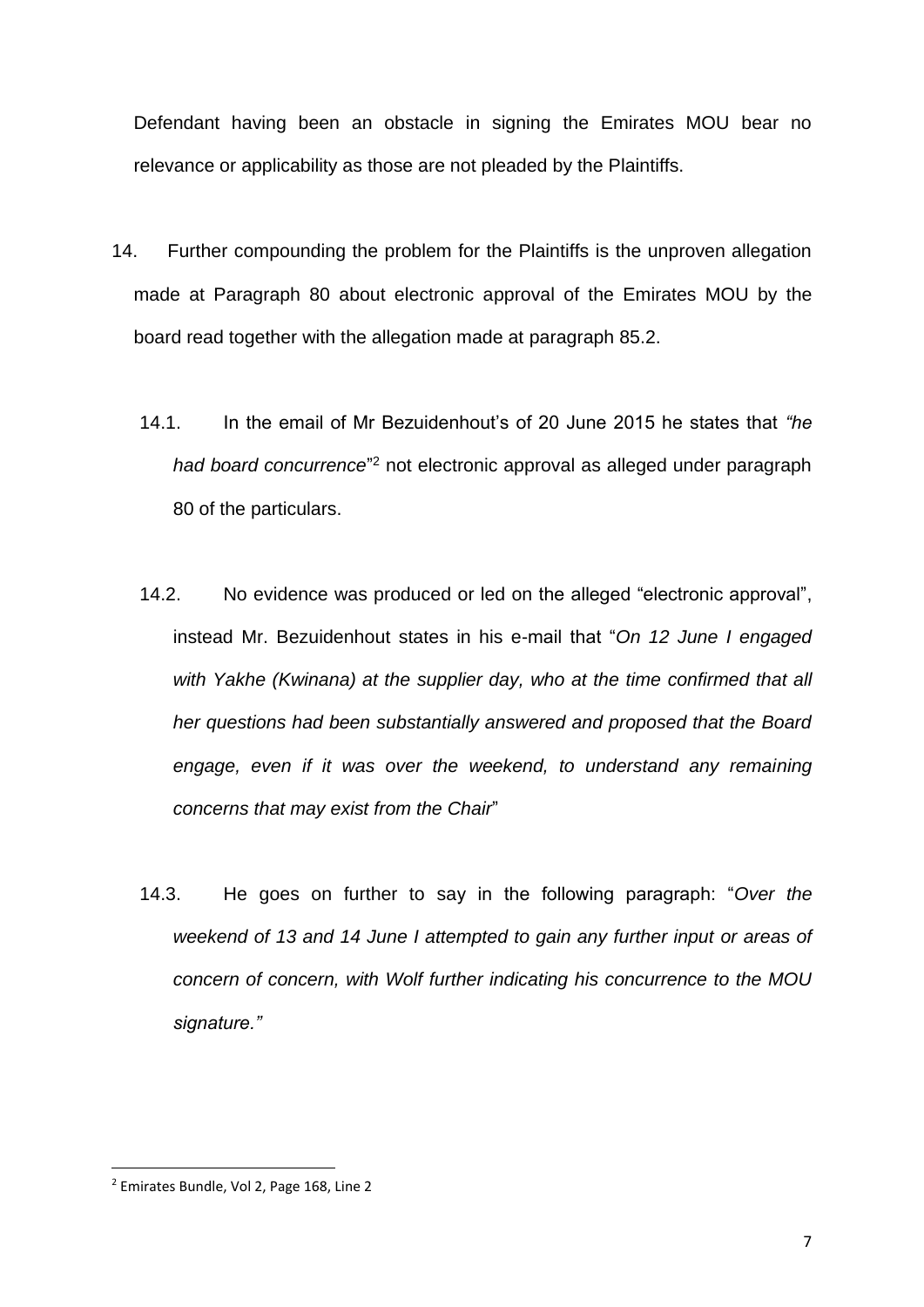- 14.4. He makes no mention of getting concurrence from Dr. Tambi or Mr Dixon.
- 14.5. He makes no mention of the alleged electronic approval in this email nor anywhere in his evidence thus disproving the allegation made about there being clear and definite board approval as is alleged at paragraphs 80 and 85.2.
- 15. The First Defendant has raised a special plea of locus standi on the grounds that it is denied that OUTA has standing in terms of Section 157(1) (d) of the Companies Act.
- 16. Thus the two allegations of there being board approval and the First Defendant acting on the instructions of the former president have not been proven leading to an undisputable collapse of the entire pleaded case on the Emirates MOU. In the absence of those two pleaded allegations, there exists no other grounds upon which the court may make an adverse finding against the First Defendant.
- 17. The subsequent denied conclusions drawn under paragraph 86 also have not been proven i.e:
	- 17.1. The Compromised relationship between SAA and Emirates. The evidence shows that communication and relations continued post the Paris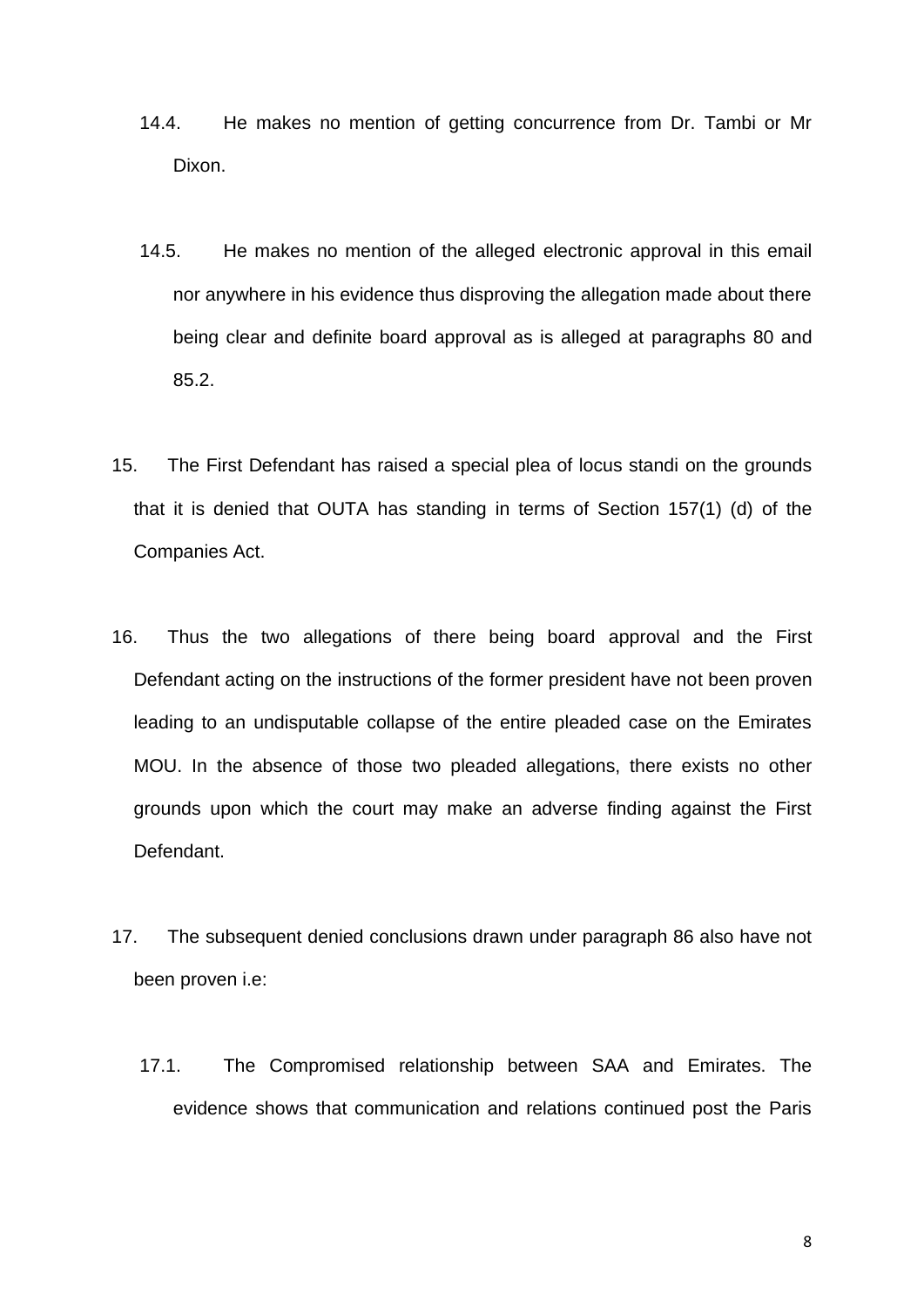incident of 16 June 2015 without any proven strain or changes to the relationship.

- 17.2. The alleged forfeited benefits were never proven and were of a speculative nature through all the evidence.
- 17.3. The reputational harm suffered was not proven but was only a perception of those witnesses who stated feeling embarrassment in the eyes of Emirates executive. There is no evidence led that illustrated reputational harm beyond that.
- 17.4. No evidence was led to prove any threats made by Emirates to reconsider the entire strategic relationship, instead evidence was led of Mr. Bezuidenhout's letter of 16 June 2015<sup>3</sup> giving undertaking of support to Emirates' four daily flights to Johannesburg, two to Cape Town, one to Durban and an additional flight to Durban above the existing one. Which undertakings it is submitted he had no authority to make.
- 18.Even the instance that the court were to find differently regarding the submission made on the averments of paragraph 86, such finding would not find the grounds for the finding of delinquency as set out under Section 162(5) of the Companies Act.

<sup>3</sup> Emirates Bundle, Vol 2, Page 162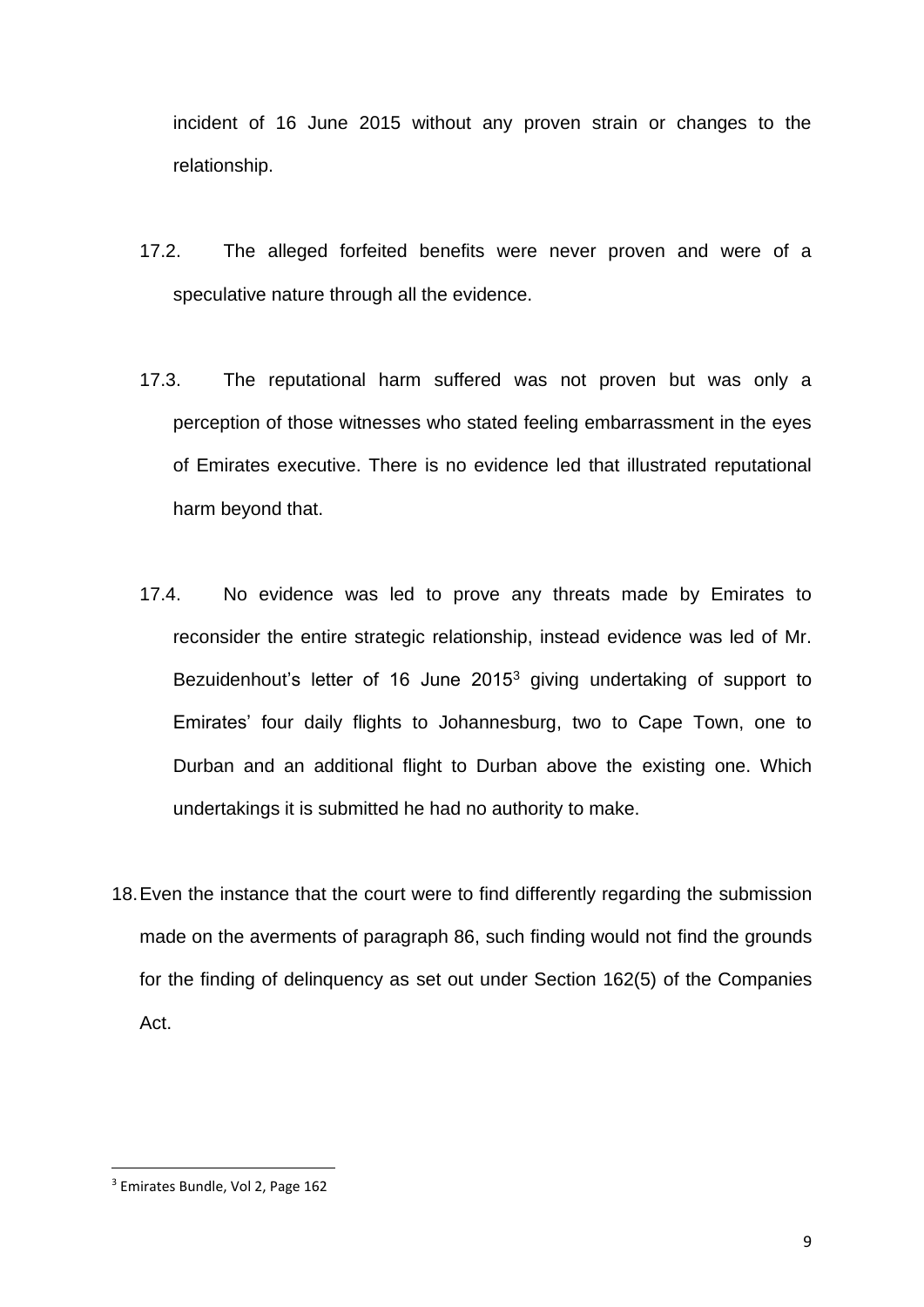- 19.The conclusions drawn under paragraphs 87 to 88 cannot be sustained singularly or wholly on the grounds that the allegation made about the First Defendant acting on instructions or wishes of the former president has not been proven.
- 20.Any other finding the court may make in this regard has no relevance to the legislated grounds that constitute delinquency under the act, nor do they form part of the pleaded case which the First Defendant has come to answer to.
- 21.Thus, there exists no basis on the pleaded case for the court to grant the relief sought under the allegations made about the Emirates MOU. The Plaintiff's in this distance have failed to discharge the evidentiary burden required to sustain this cause of action.

#### **AIRBUS SWAP TRANSACTION**

- 22. The allegations made against First Defendant about the Airbus Swap Transaction have not been proven and such failure is fatal to the Plaintiffs' case.
- 23. The allegations made in the particulars of claim in this regard all depart from multiple fatally flawed premises that essentially render the entire cause of action pleaded a totally misdirected if not misinformed.
- 24. This first emerges at the denied paragraph 119 (of particulars of claim) wherein it is stated:
	- *24.1. The Swap Transaction could not, however, be executed until Ms. Myeni signed the execution documents mentioned in paragraph 116 above.*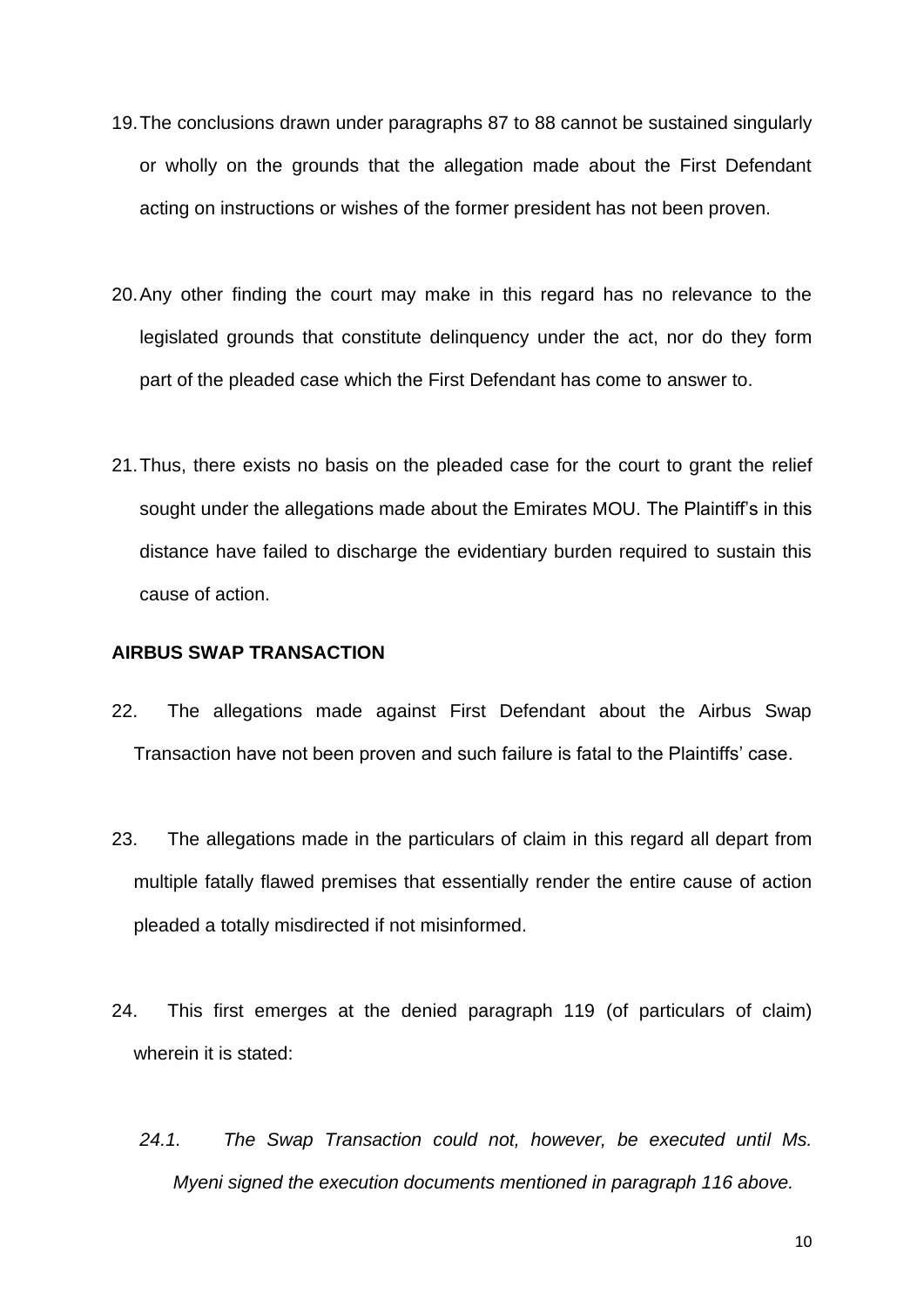- 25. The evidence led clearly demonstrated that such authority vested with the board and not with the chairperson. Even if the chairperson had signed the documents, such signature could not singularly give effect to the required approval. Equally, even if the chairperson had refused to sign such documents, the board could have given such approval on a simple majority vote that could not be overturned by the chairperson.
- 26. Thus, the assertion that approval was contingent of the chairperson's approval is holy flawed both in law and in fact. The same is applicable for the allegation made at Paragraph 120. All the evidence in this regard clearly illustrated that it was a board decision and not the chairperson on her own.
- 27. The chairperson had no powers to act individually in this regard nor was there any evidence led to suggest that the chairperson singularly frustrated or impeded the attempts of the board to grant such approval.
- 28. The allegation made at paragraph 121 about the letter sent to Airbus on 29 September 2015 was also not proven to be a misrepresentation of the intention or decision of the board. This submission is corroborated by:
	- 28.1. The email of the Company Secretary of 3 October 2015<sup>4</sup> to Airbus wherein she stated that *"The Board has opted to engage an African aircraft leasing company which will provide the financing for the A330's"*

<sup>4</sup> Airbus Bundle, Vol 3, Page 196E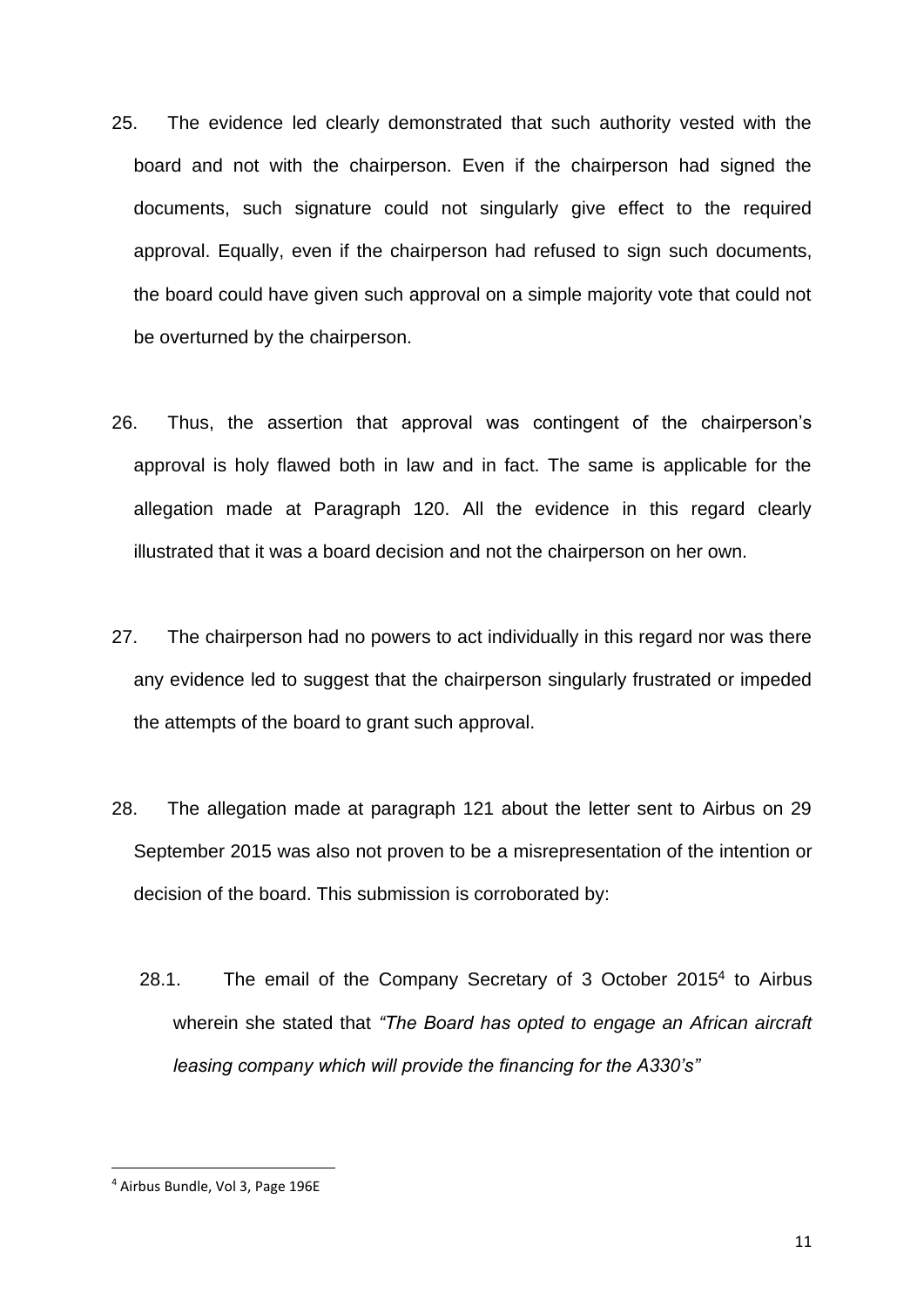- 28.2. The minutes of the meeting of 29 September 2015<sup>5</sup> wherein it stated that under the heading Local Aircraft Leasing Company: *"the board requested Management to direct members to individuals or institutions which could unlock opportunities for SAA*".
	- 28.2.1. Despite various disputes to the contents of these minutes, the Plaintiffs have not subpoenaed the Company Secretary to challenge the veracity of these minutes nor have they produced evidence that has impeached the veracity of these minutes.
- 28.3. The email of Tony Dixon of 7 October 2015<sup>6</sup> where in the last paragraph he states the following"
	- 28.3.1. "…. *I understand that if we were to find local funders at an acceptable cost we can extricate ourselves from the lease with Airbus – we can just need to make sure that this is properly included in the concluding agreement."*
	- 28.3.2. The only objection Tony Dixon is on record to have made was against the appointment of a transaction advisor and not a local leasing entity.
- 28.4. Minister Nene's letter to the chairperson of 3 November 2015<sup>7</sup> wherein he states as follows at paragraph 7:

<sup>5</sup> Airbus Bundle, Vol 3, Page 178

<sup>6</sup> Airbus Bundle, Vol 3, Page 191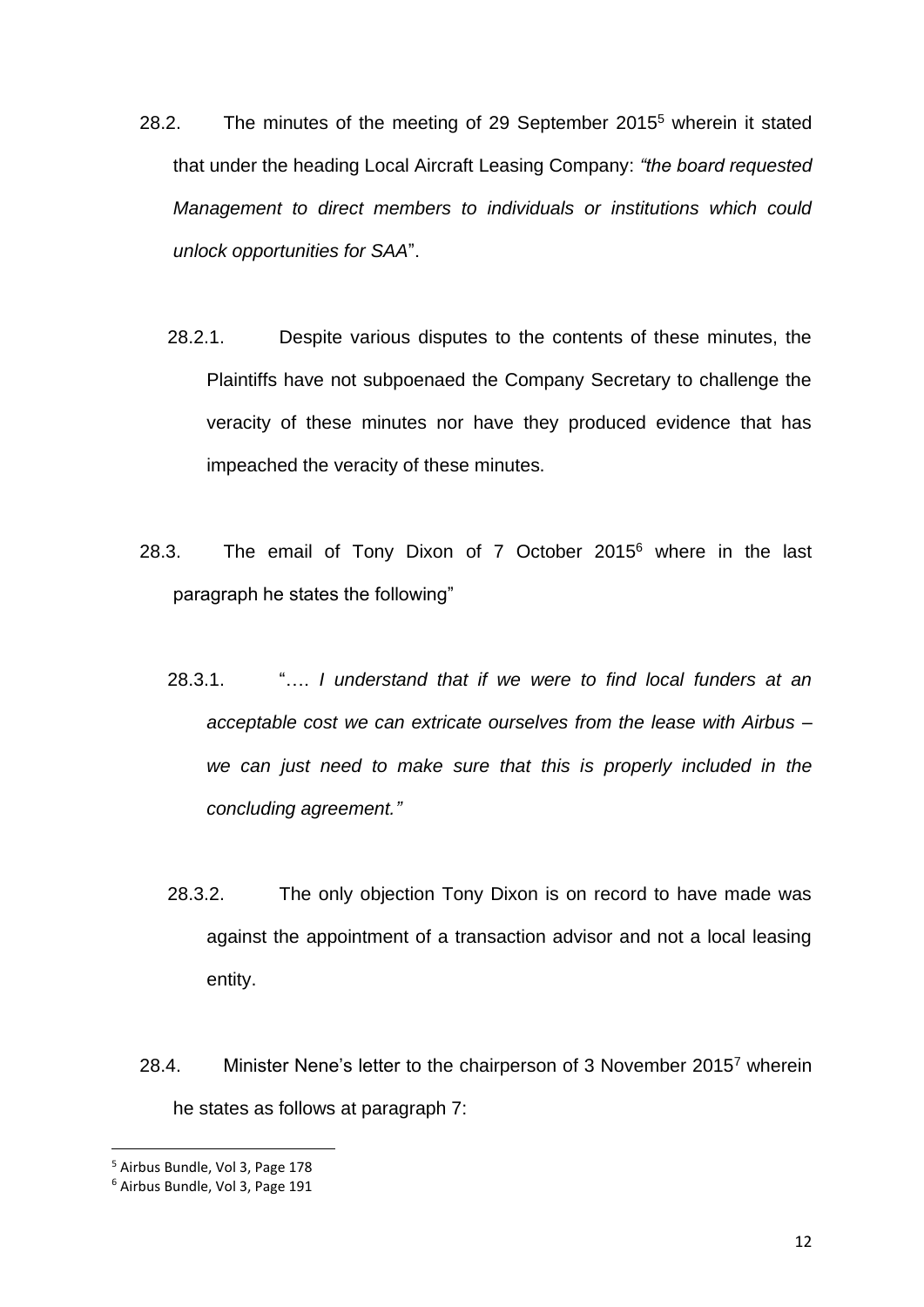- 28.4.1. "I note that SAA is reviewing the transaction and, based on our meeting on 2 November 2015, I understand that the Board is considering a local leasing company or an outright purchase."
- 29.The First Defendant testified that not all decisions of the board were reduced to resolutions which was not challenged or disproved. Thus, there can be no adverse finding made on the letter of 29 September 2015 being a misrepresentation of board decisions or something that had been unlawfully conjured up by the First Defendant as alleged at paragraph 122.
- 30.The failure to prove the letter of 29 September 2015 as a misrepresentation by First Defendant therefore collapses all the allegation contained under paragraph 124 and 125 together with the relief prayed for under paragraph 126.
- 31. The allegation made about the amendment of the Section 54 Application also stands to be dismissed in that it is also on the flawed premise that the First Defendant submitted a Section 54 application amendment in her capacity as chairperson.
- 32. Section 54(1) and Section 54(2) of the PFMA clearly state that Section 54 applications are only submitted by the accounting officer of a public entity.
- 33. The chairperson of SAA is not the accounting officer of SAA and thus no Section 54 application or amendment would have been considered by National

<sup>7</sup> Airbus Bundle, Vol 4, Page 221.1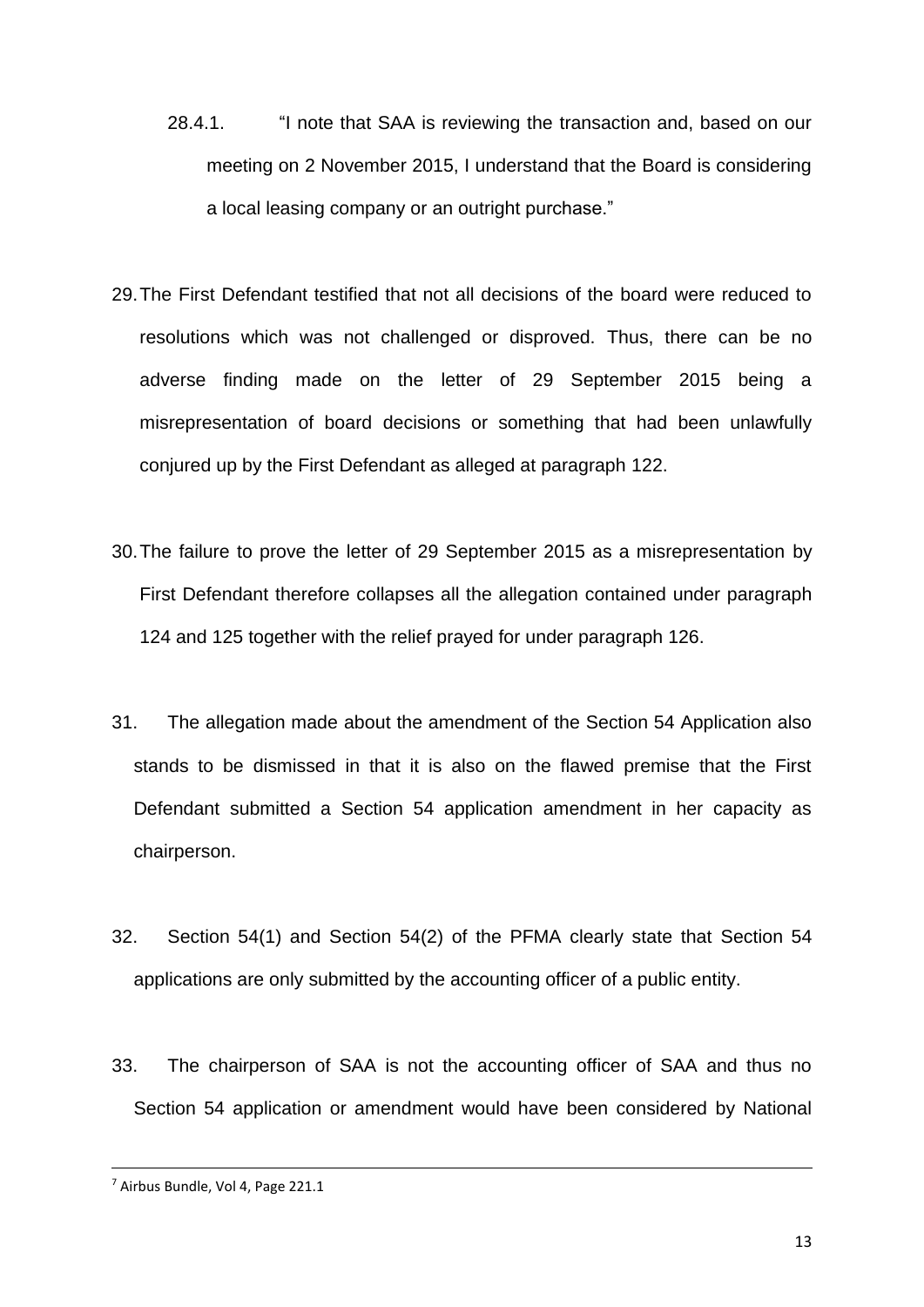Treasury or any Minister if it was not submitted the accounting officer of SAA. Thus, the denied allegation made at paragraph 132 about the First Defendant submitting an amended Section 54 Application is not only legally misguided but erroneous in it's conception. Chairpersons cannot submit Section 54 applications.

- 34. The allegations that follow at paragraph 133 which attribute the Section 54 Application to the First Defendant and not the company itself cannot be sustained as the premise under which they are made is erroneous. The chairperson is, as the evidence has shown, a signatory to a Section 54 application and not an initiator. The initiator is the accounting officer and only they are authorized under Section 54 to submit Section 54 applications.
- 35. No evidence was led to the effect that the First Defendant misrepresented the Section 54 application to be that of the accounting officer nor submitted a Section 54 application contrary to what the law allows.
- 36. The only dispute raised by some of the witness was about the substance and comprehensiveness of the amended Section 54 application and not the process followed in its submission. There was no evidence led on the irregular status of the amended Section 54 application nor was there any evidence led on how the First Defendant acted irregularly in the process of submitting the amended Section 54 application.
- 37. Thus, the allegations of omissions or any other defect in the amended Section 54 application cannot be made against the First Defendant as she was not the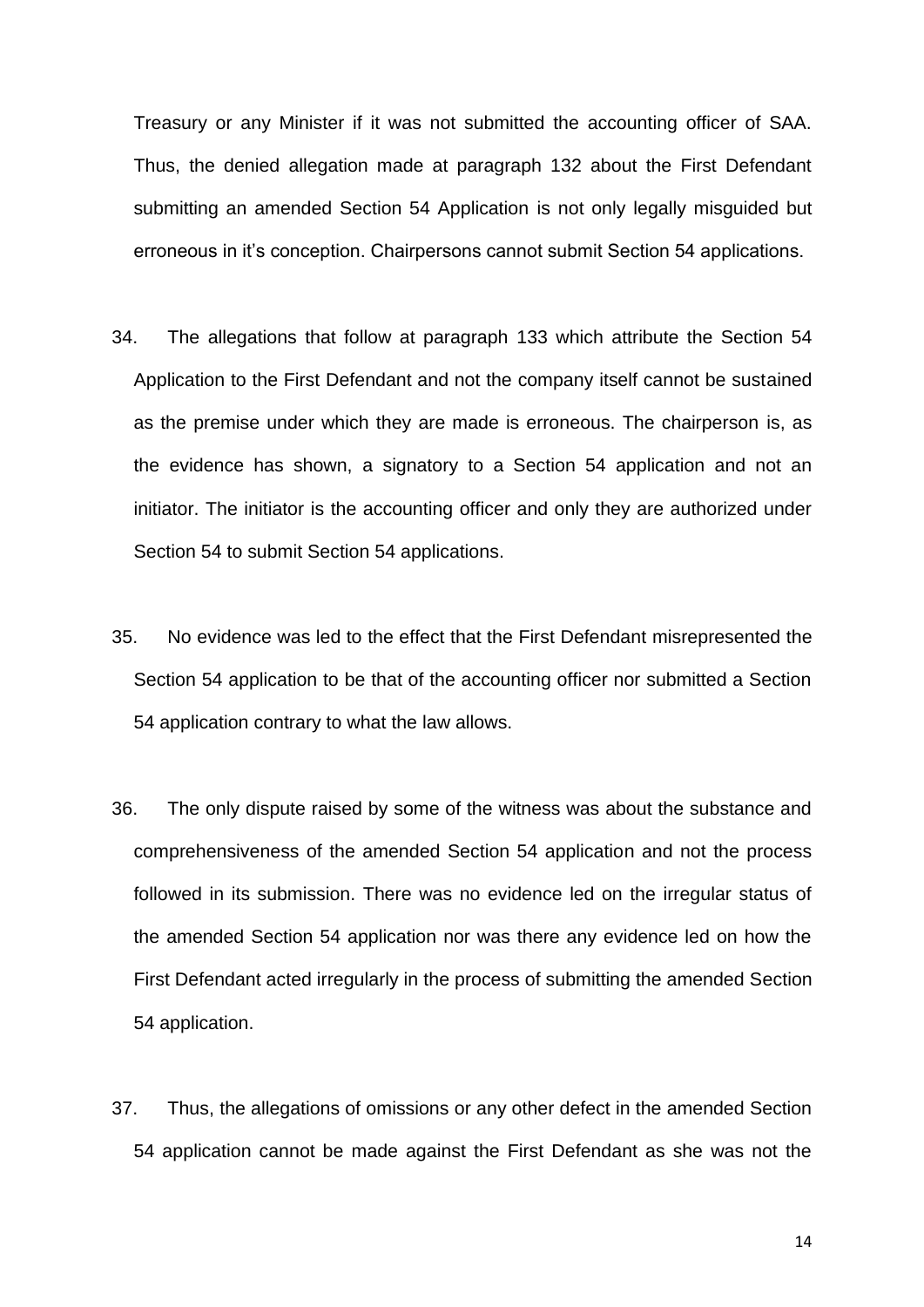compiler or initiator of the application but was a signatory as is required. It was not in her sphere of competence to know the technical and specialized aspects of a Section 54 application.

- 38. The allegations made under paragraph 128 about a proposal made by the First Defendant at a meeting with Airbus on 10 October 2015 were also not proved. Instead, Mr Meyer testified that he was leaving when the First Defendant arrived at that meeting and thus had no knowledge of what she said in that meeting. He further went on to admit under cross examination that what he knew was what he had been told by Mr Akum of Airbus. Even on that hearsay version of Mr Meyer, he did not state that Mr Akum had told him that the First Defendant had proposed amending the Swap Transaction in that meeting.
- 39. The denied allegations made at paragraph 138 and 139 are made off the wrong premise that presupposes that the First Defendant submitted the amended Section 54 application when in fact it was the accounting officer that submitted the application. No evidence was led to prove that it was the First Defendant was the one who submitted the Section 54 Application as alleged and all the evidence led clearly demonstrates that all she did was sign the applications as the chairperson of the company and that such application cannot be said to be applications made individually by the First Defendant in her capacity as chairperson.
- 40. The denied allegations made paragraphs 141 and 142 of the First Defendant individually causing delays in the signing of the Airbus Swap transaction are not supported by any evidence. The evidence clearly demonstrates that the delay was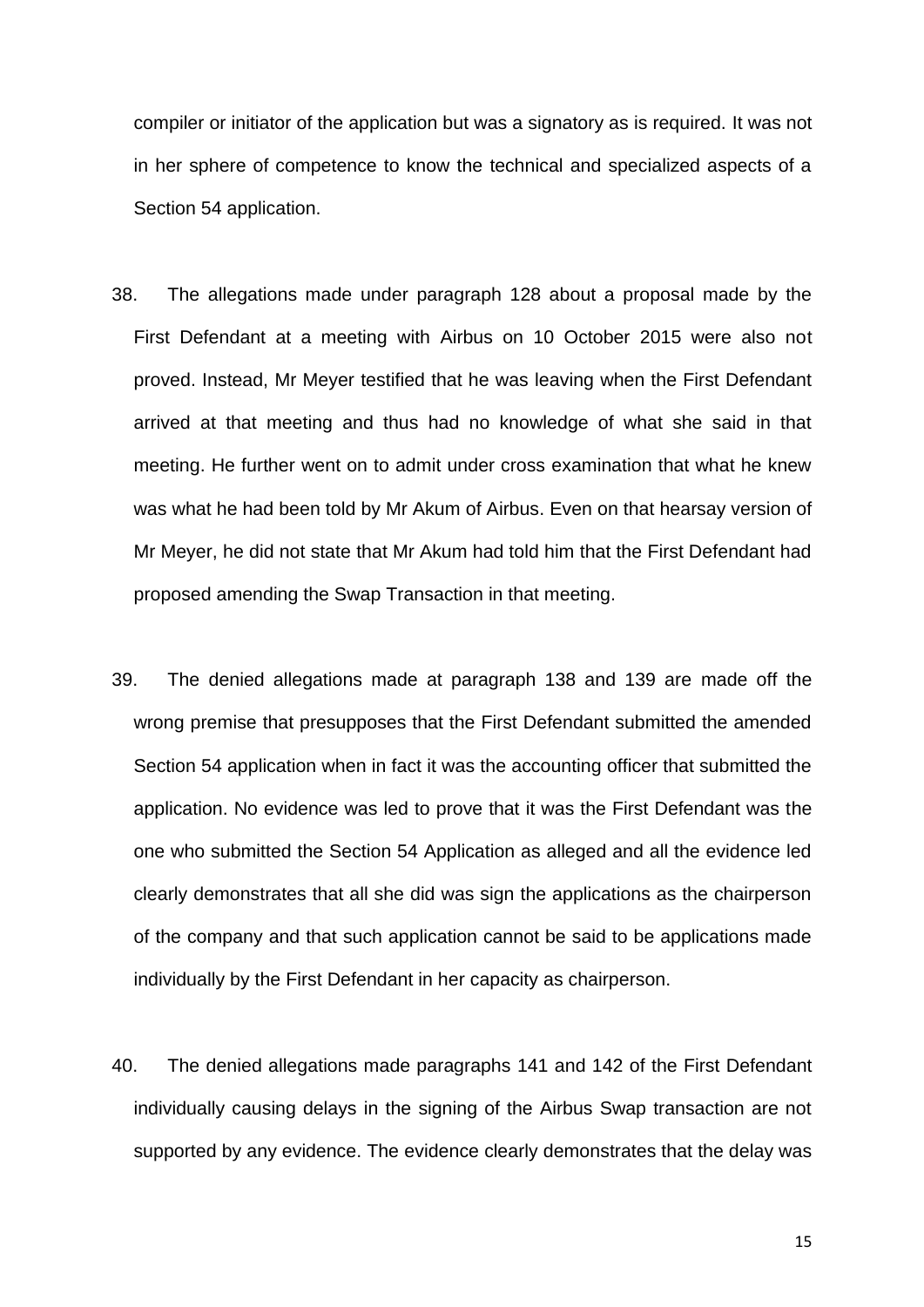caused by the board's decision to consider a local aircraft leasing company which decision was not overruled by both Ministers Nene and Gordhan.

- 41. None of the evidence singles out the First Defendant as the individual that either caused the board or individuals on the board to delay the finalization of the transaction.
- 42. What instead vindicates the First Defendant is the letter of Minister Gordhan of 15 December 2015<sup>8</sup> wherein he states the following:
	- *42.1. "As I indicated in our discussions, I am willing to afford you with the opportunity to provide me with a comprehensive explanation of the merits of pursuing an alternative transaction structure to that approved by Minister Nene."*
- 43. What further vindicates the First Defendant is the email of 16 November 2015<sup>9</sup> by Mr Akoum from Airbus directly to the chairperson wherein he states:
	- 43.1. "*Airbus is willing to exceptionally to give SAA another 30 days exemption from its obligations on the A320 due PDP payment until we have a clear understanding on how Nedbank would be financing the direct purchase by SAA of the A330-300s"*

<sup>8</sup> Airbus Bundle, Vol 4, Page 286(13)

<sup>9</sup> Airbus Bundle, Vol 4, Page 246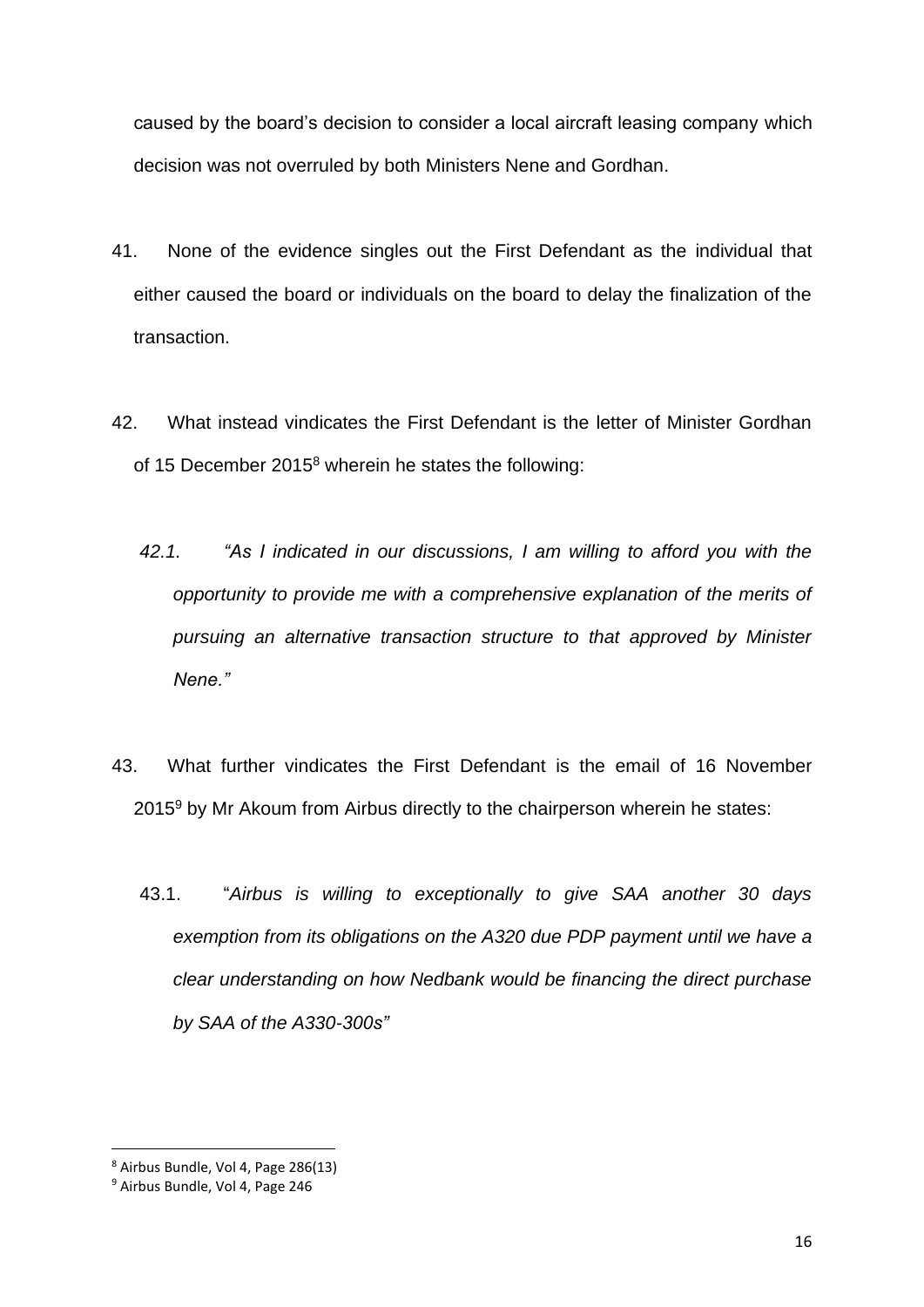- 44.Thus, the inherent risks that lay in the delay of the Swap Transaction were in effect condoned by both Ministers Nene and Gordhan. Minister Nene had directed that on 3 December that the transaction be concluded by 21 December 2015, on 15 December 2015 Minister Gordhan afforded SAA another opportunity to persuade him on the merits of the local aircraft leasing company.
- 45.Although the transaction was declined on both occasions it was not from rejection of the idea of a local leasing company but was on both occasions because of the time constraint issues within which the decision had to be made.
- 46. Minister Gordhan only warned in his letter of 20 December 2015<sup>10</sup> that the failure to sign the transaction would lead to breaches of PFMA.
- 47.No evidence was led to prove that the delays as alleged under paragraphs 142 and 143 were directly attributable to the First Defendant as Chairperson but the board in its entirety.
- 48.The denied allegations made under paragraph 144 of violations of the PFMA have not been proven. No evidence was led on violations of Section 50 of the PFMA nor was there any questions put to the First Defendant on the same. Thus, there can be no finding made violations of Section 50 of the PFMA.

<sup>10</sup> Airbus Bundle, Vol 4, Page 286A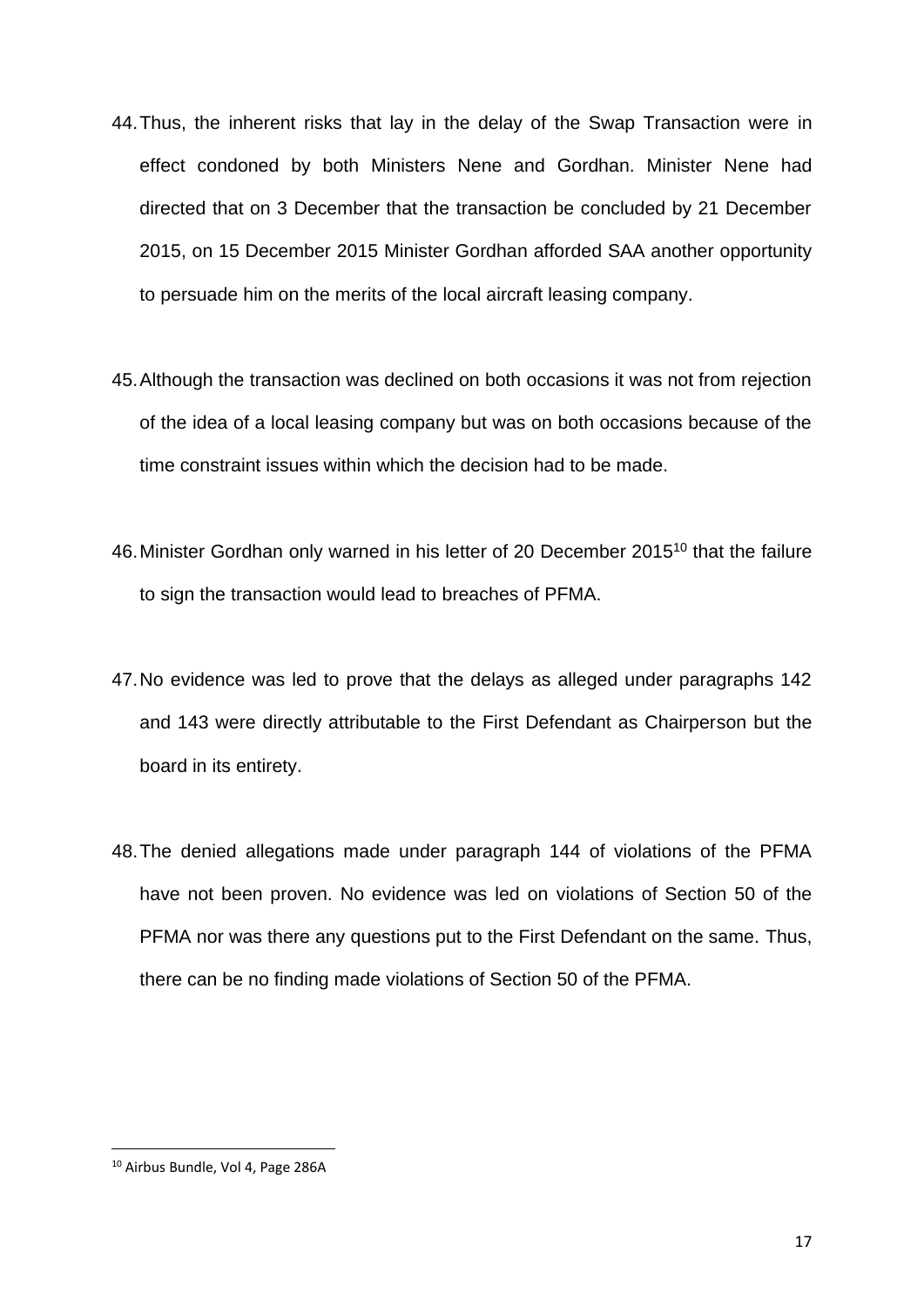- 49.The denied allegations made under paragraph 145 are not supported by any evidence to that may persuade the court to grant any of the relief prayed for at paragraph 146.
- 50.In totality the Plaintiff have failed to discharge the onus to prove the allegations on a balance of probabilities as set out in the authorities of *Mabaso v Felix 1981* (3) SA 865 (A); *Ferreira v Ntshingila* 1990 (4) SA 271 (A)).
- *51.*In addition, there exists no basis for the court to declare the First Defendant outside of the legislated reasons set out under Section 162(5) of the Companies Act 2008. In *Cook v Hesber Impala (Pty) Limited and others* where the applicant the applicant sought a declaration of delinquency on grounds which were not stipulated in section 162 of the Companies Act. The court warned that a declaration of delinquency can only be made in relation to one of the legislated grounds stipulated in section 162 of the Companies Act, and that there must be clear "evidence" of any conduct that warrants a director being declared delinquent.
- 52.Furthermore, it has become an established principle in our law that to declared a delinquent, the director's conduct has to be such a grossly negligent nature or that of willful misconduct. In this case, all the evidence revealed are typical boardroom battles over business strategy and personality clashes. There is no conduct directly attributable to fit the description of gross negligence and willful misconduct. Even the possible errors of judgment conceded by the First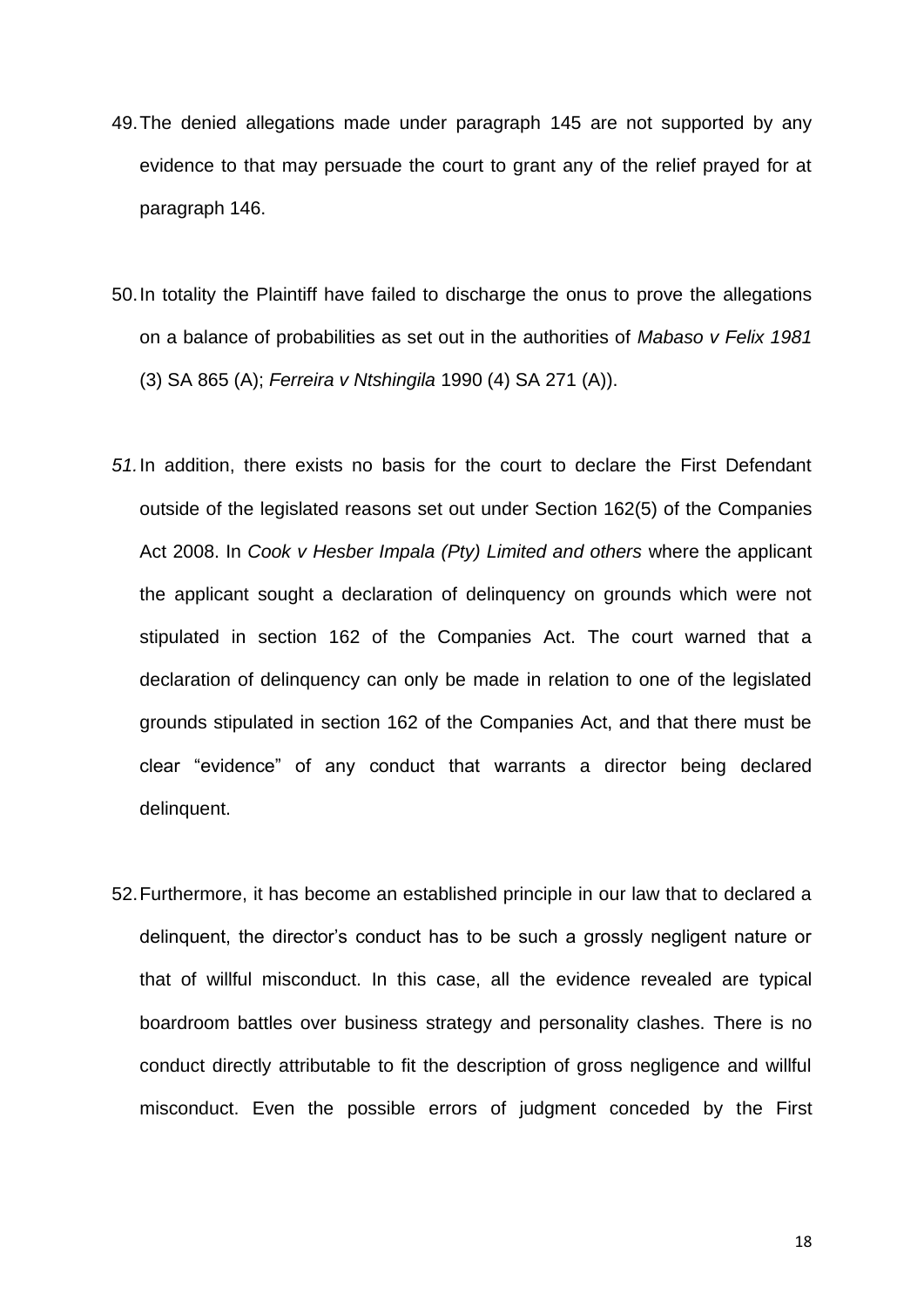Defendant are in essence bona fide errors of judgment and do not amount to gross negligence or willful misconduct.

- 53.In *Companies and Intellectual Property Commission v Cresswell and Others* the Western Cape High Court expanded upon the meaning to be ascribed to the words "gross negligence" or "wilful misconduct" within the prescripts of section 165(5)(c)(iv)(aa). In this case, a director of a company allowed the company to carry on trading, while knowing that the company was insolvent. The director, inter alia, made withdrawals from the company's bank account and also received payments from the company's bank account into his personal account.
- 54.In finding that the director's conduct constituted gross negligence or wilful misconduct, the court referred to the case of S v Dhlamini 1998 (2) SA 302 (A), where the Appellate Division indicated that gross negligence is characterised by an attitude of reckless consideration for the consequences of one's actions.
- 55.It is submitted that there is clear evidence on both the Emirates MOU and Airbus Swap transaction of the First Defendant showing clear signs of acting in the companies best interests.
- 56.There was no evidence led of the First Defendant acting in pursunce of personal gain or interests external to those of the company.
- 57. The grounds upon which courts have found directors to have abused their positions as directors have often involved instance where directors have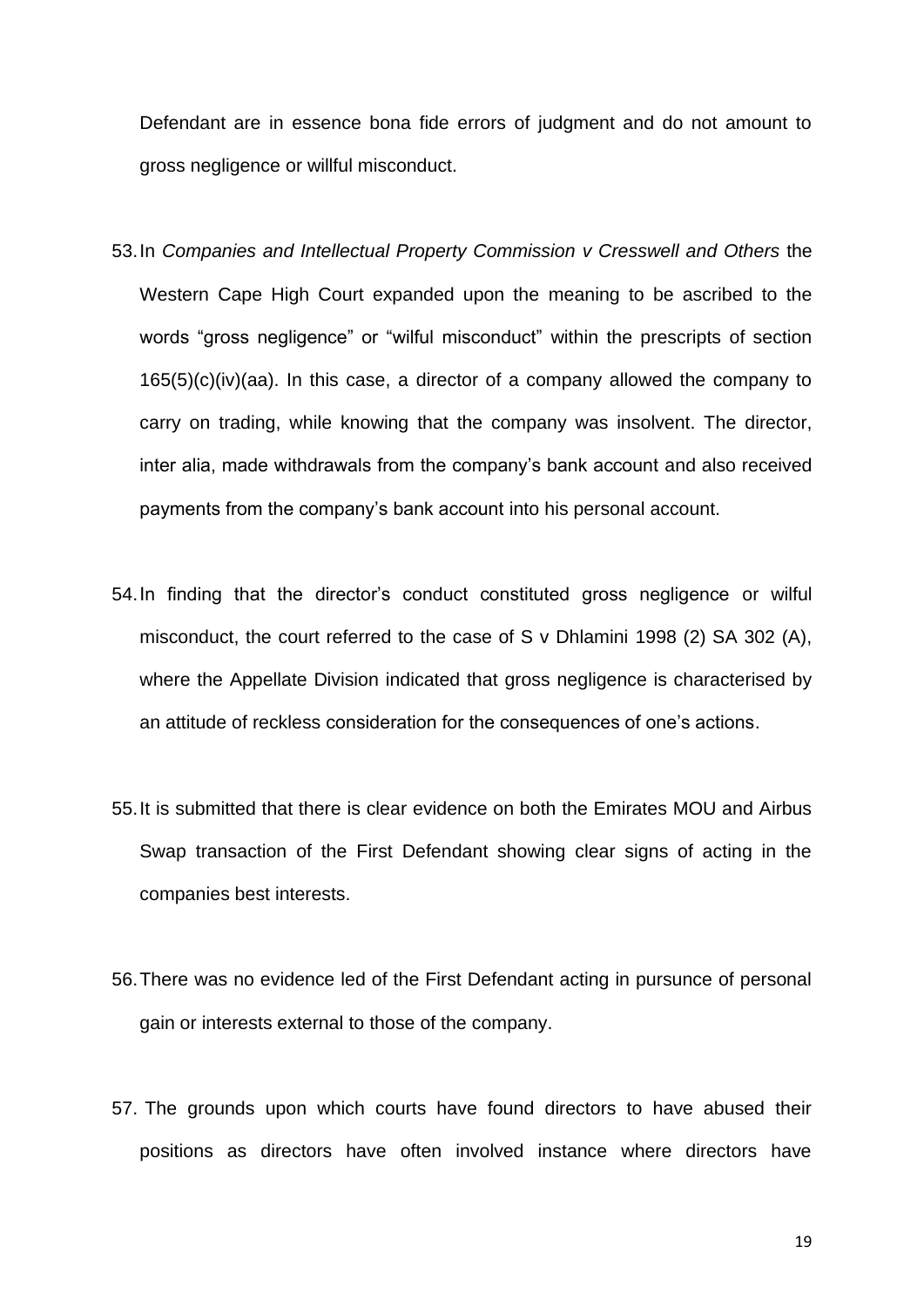misappropriated funds or used their position for personal gain as was the case in Gihwala v Grancy Property. No such evidence or similar conduct has been proven against the First Defendant in this case.

- 58.The evidence clearly shows the First Defendant showing the expected independence of a board member by always apply her mind and discretion to all decisions. There is no evidence of the First Defendant acting in defiance of the board or being on a frolick of her own at any given time.
- 59. Other allegations around the First Defendant causing the delay in the release of annual financial statements and holding of the AGM are not occurrences that can be, on the evidence, placed specifically at the door of the First Defendant. The evidence in that regard clearly shows that it was always the board as a collective that drove the agenda of SAA and not the chairperson on her own.
- 60.Section 9(1) of the Bill of Rights states that:
	- 60.1. "Everyone is equal before the law and has the right to equal protection and benefit of the law."
- 61.Thus a declaration of delinquncy against the First Defendant on her own when the evidence has clearly demonstrated her to have acted as part of a board which has it's own legal personality would be an act of unfair discrimination and violation of the First Defendant's Constitutional Right to equality before the law.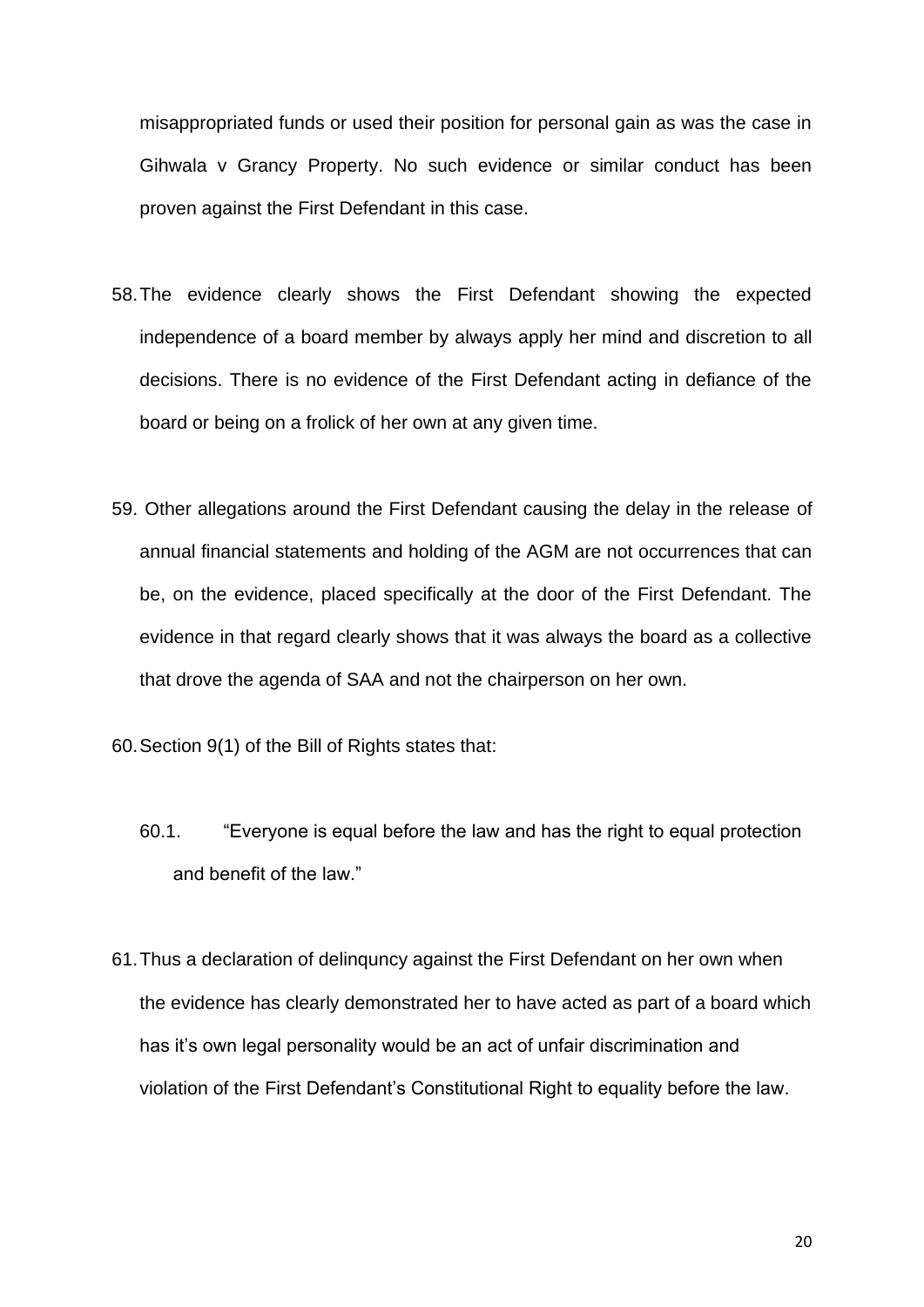- 62.The boards of state owned enterprises are all goverened by the provisions of Section 89 of the PFMA and are expected to demomstrate indepence from politically appointed Ministers as was stated in *Democratic Alliance v South African Broadcasting Corporation SOC Ltd* thus there can be no basis for the court to draw a negative inference from how the board may have responded to ministerial interventions except instances where the minister directed to board to act.
- 63. It is again submitted that OUTA has no standing on the following grounds:
	- 63.1. OUTA has not established that it is acting in the public interest.
	- 63.2. No evidence was led that dealt with public interest issues or rights of individuals affected by the alleged conduct.
	- 63.3. OUTA is not entitled in law for any relief granted under Section 162 of the Companies Act as they are not a party listed with standing under Section 162(2) of the Act.
- 64.The First Defendant submits that plaintiffs have not proven their case on a balance of probabilities and the case stands to be dismissed with costs.

## **BN Buthelezi**

## **Counsel for First Defendant**